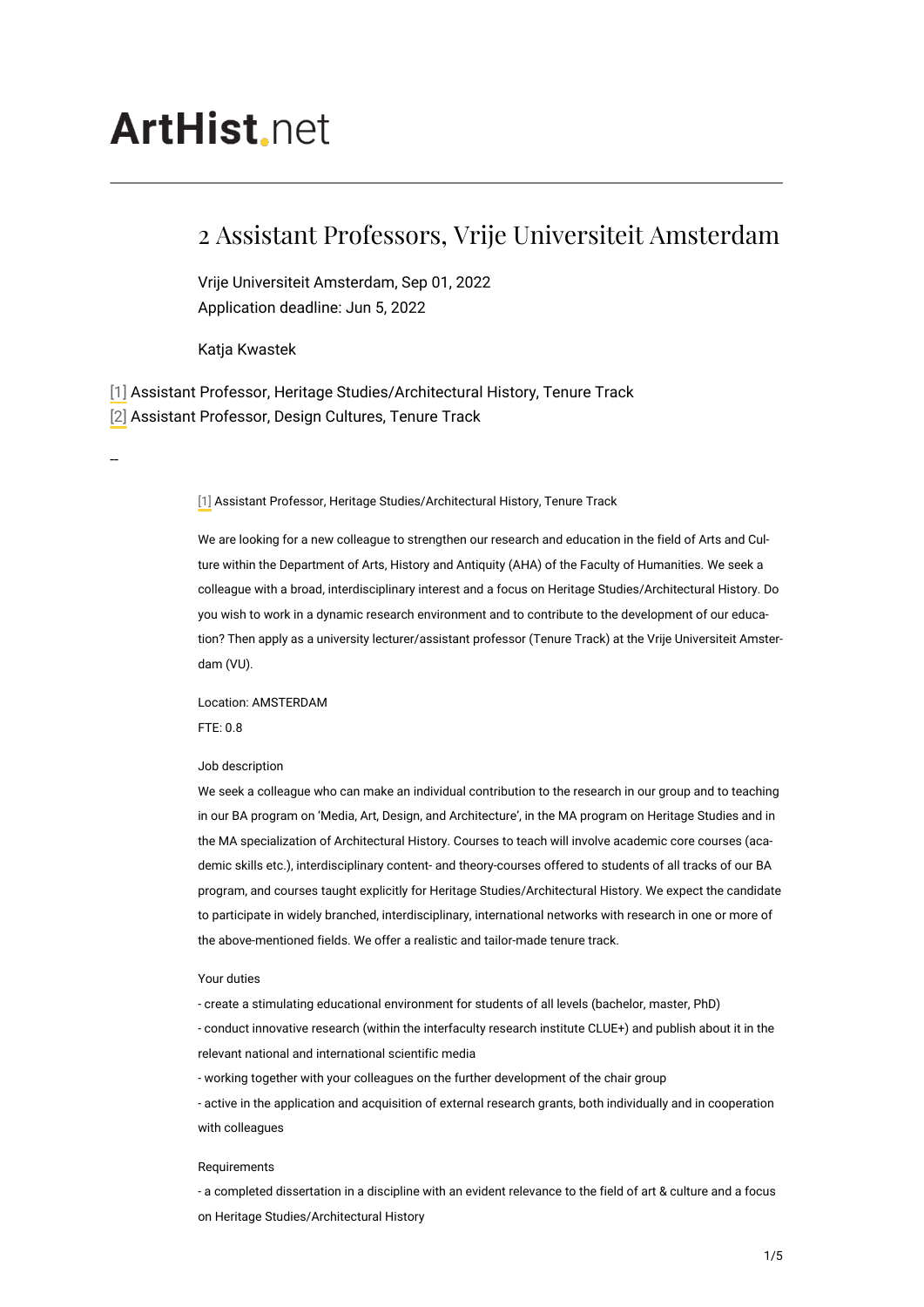- research output appropriate to the level of the position

- teaching experience at BA and MA level, supported by good evaluations

- in possession of the Dutch Basic Teaching Qualification (BKO), or willing to obtain it within the foreseeable future

- good command of both the Dutch and the English language (or is willing to learn Dutch)

- a strong interest in interdisciplinary research and teaching, concerning the added value of interrelating research in Heritage Studies/Architectural History with that in design history and theory, media studies, art history and theory.

- potential to obtain research grants

- track record in publishing in international peer-reviewed journals or at a university press

What are we offering?

We offer a tenure-track position at the level of Assistant Professor for the duration of 5 years starting 1 September 2022. Tenure can be achieved if the faculty criteria for Assistant Professor are fulfilled. For the duration of the tenure track, performance will be evaluated in terms of teaching, publication record, attempts to acquire research funding either individually or in consortia, academic service and valorisation

On full-time basis the remuneration amounts to a minimum gross monthly salary of  $\epsilon$  3.821 (scale 11) and a maximum € 5,230 (scale 11), depending on your education and experience. The job profile is based on the university job ranking system and is vacant for 0.8 FTE.

Additionally, Vrije Universiteit Amsterdam offers excellent fringe benefits and various schemes and regulations to promote a good work/life balance, such as:

- a maximum of 41 days of annual leave based on full-time employment

- 8% holiday allowance and 8.3% end-of-year bonus

- solid pension scheme (ABP)
- optional model for designing a personalized benefits package

Application

Are you interested in this position? Please apply via the application online and upload your curriculum vitae and cover letter until June 5, 2022. A first round of Interviews is planned for June 23 and 24, a second one for July 7 or 8.

Please apply via

<https://werkenbij.vu.nl/ad/assistant-professor-heritage-studies-architectural-history-tenure-track/34yskb>

Applications received by e-mail will not be processed.

Vacancy questions

<span id="page-1-0"></span>--

If you have any questions regarding this vacancy, you may contact:

Name: Prof. Dr. G.J. Burgers

Position: Professor of the history and heritage of Cultural Landscapes and Urban Environments

E-mail: g.l.m.burgers@vu.nl

Website: [https://vu.nl/en/about-vu/more-about/heritage-studies-research-group,](https://vu.nl/en/about-vu/more-about/heritage-studies-research-group)

[https://vu.nl/en/about-vu/more-about/architectural-history,](https://vu.nl/en/about-vu/more-about/architectural-history)

<https://vu.nl/en/education/master/heritage-studies>,

<https://vu.nl/nl/onderwijs/master/kunst-cultuurwetenschappen-architectuurgeschiedenis>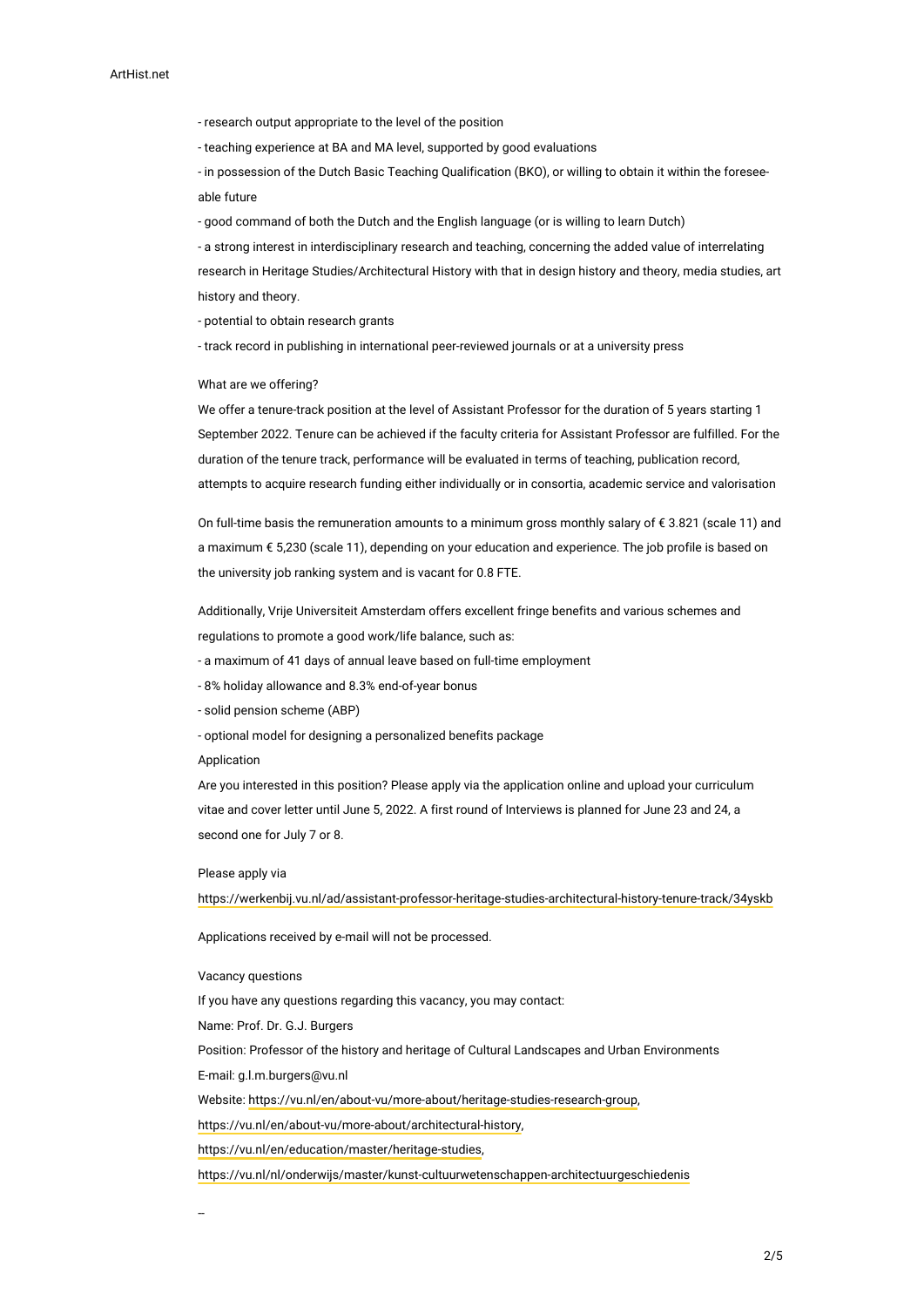# [\[2\]](#page-0-2) Assistant Professor, Design Cultures, Tenure Track

We are looking for a new colleague to strengthen our research and education in the field of Arts and Culture within the Department of Arts, History and Antiquity (AHA) of the Faculty of Humanities. We seek a colleague with a broad, interdisciplinary interest and a focus on Design History/Theory. Do you wish to work in a dynamic research environment and to contribute to the development of our education? Then apply as a university lecturer/assistant professor (Tenure Track) at the Vrije Universiteit Amsterdam (VU).

Location: AMSTERDAM

FTE: 0.8

# Job description

We seek a colleague who can make an individual contribution to the research in our group and to teaching in our BA program on 'Media, Art, Design and Architecture' and in the MA specialization of Design Cultures. Courses to teach will involve academic core courses (academic skills etc.), interdisciplinary contentand theory-courses offered to students of all tracks of our BA program, and courses taught explicitly for Design Cultures. We expect the candidate to participate in widely branched, interdisciplinary, international networks with research in one or more of the above-mentioned fields. We offer a realistic and tailor-made tenure track.

# Your duties

- create a stimulating educational environment for students of all levels (bachelor, master, PhD)

- conduct innovative research (within the interfaculty research institute CLUE+) and publish about it in the relevant national and international scientific media

- working together with your colleagues on the further development of the chair group

- active in the application and acquisition of external research grants, both individually and in cooperation with colleagues

#### Requirements

- a completed dissertation in a discipline with an evident relevance to the field of art & culture and a focus on design history or theory

- research output appropriate to the level of the position

- teaching experience at BA and MA level, supported by good evaluations

- in possession of the Dutch Basic Teaching Qualification (BKO), or willing to obtain it within the foreseeable future

- good command of both the Dutch and the English language (willingness to learn Dutch)

- a strong interest in interdisciplinary research and teaching, concerning the added value of integrating research on design history and theory with two or more of the areas of architectural history, media studies, art history and theory, heritage studies.

- potential to obtain research grants

- track record in publishing in international peer-reviewed journals or at a university press

#### What are we offering?

We offer a tenure-track position at the level of Assistant Professor for the duration of 5 years starting 1 September 2022. Tenure can be achieved if the faculty criteria for Assistant Professor are fulfilled. For the duration of the tenure track, performance will be evaluated in terms of teaching, publication record, attempts to acquire research funding either individually or in consortia, academic service and valorisation.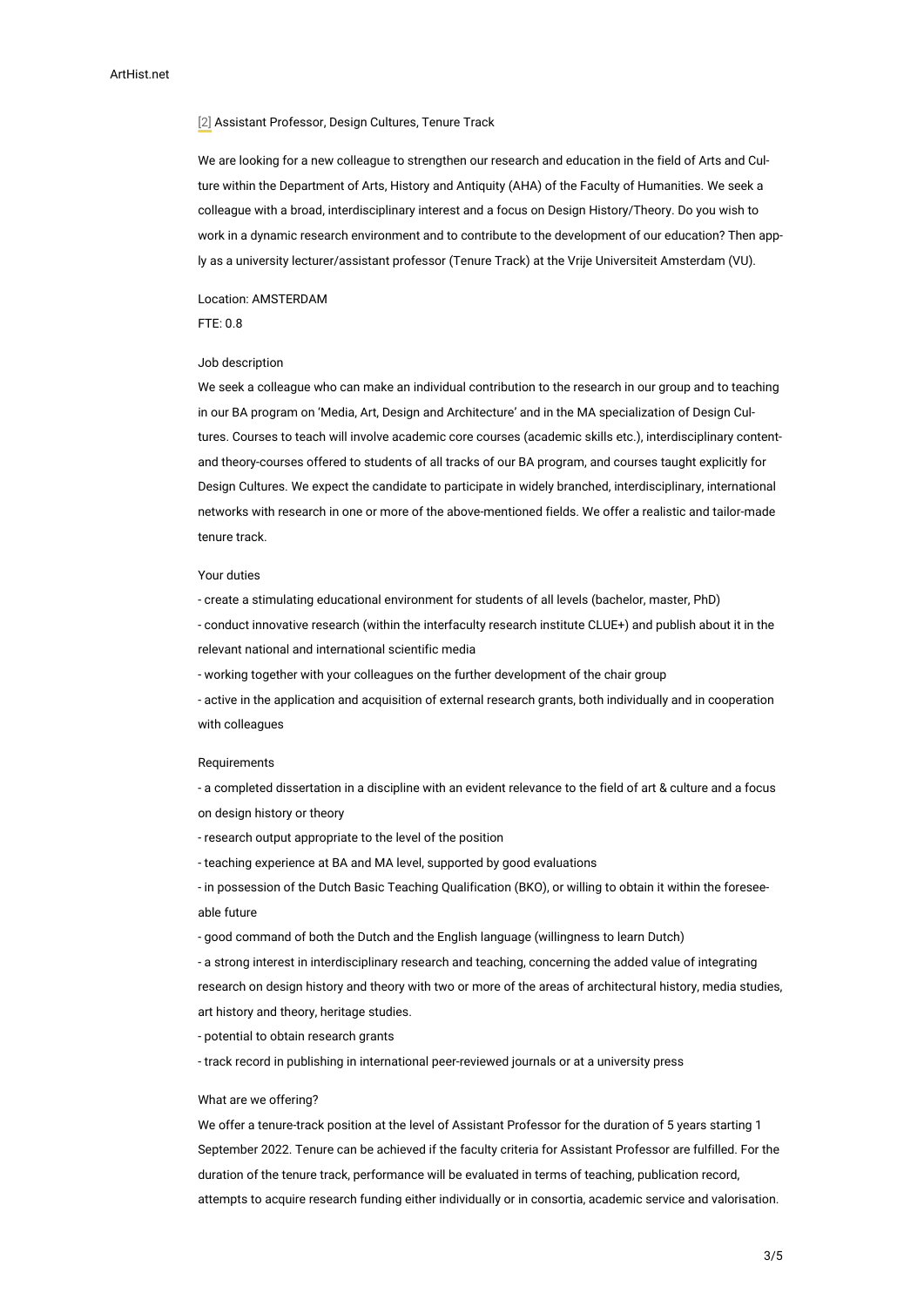# ArtHist.net

On full-time basis the remuneration amounts to a minimum gross monthly salary of  $\epsilon$  3.821 (scale 11) and a maximum € 5,230 (scale 11), depending on your education and experience. The job profile is based on the university job ranking system and is vacant for 0.8 FTE.

Additionally, Vrije Universiteit Amsterdam offers excellent fringe benefits and various schemes and regulations to promote a good work/life balance, such as:

- a maximum of 41 days of annual leave based on full-time employment

- 8% holiday allowance and 8.3% end-of-year bonus

- solid pension scheme (ABP)

- optional model for designing a personalized benefits package

#### Application

Are you interested in this position? Please apply online and upload your curriculum vitae and cover letter until June 5, 2022. A first round of Interviews is planned for June 23 and 24, a second one for July 7 or 8.

Please apply via: <https://werkenbij.vu.nl/ad/assistant-professor-design-cultures-tenure-track/6upo19>

Applications received by e-mail will not be processed.

Vacancy questions

If you have any questions regarding this vacancy, you may contact:

Name: Prof. Dr. G.J. Burgers

Position: Professor of the history and heritage of Cultural Landscapes and Urban Environments E-mail: g.l.m.burgers@vu.nl Website:<https://vu.nl/en/about-vu/more-about/design-cultures>,

<https://vu.nl/en/education/master/arts-culture-design-cultures>

--

#### About Vrije Universiteit Amsterdam

The ambition of Vrije Universiteit Amsterdam is clear: to contribute to a better world through outstanding education and ground-breaking research. We strive to be a university where personal development and commitment to society play a leading role. A university where people from different disciplines and backgrounds collaborate to achieve innovations and to generate new knowledge. Our teaching and research encompass the entire spectrum of academic endeavor – from the humanities, the social sciences and the natural sciences through to the life sciences and the medical sciences.

Vrije Universiteit Amsterdam is home to more than 30,000 students. We employ over 5,500 individuals. The VU campus is easily accessible and located in the heart of Amsterdam's Zuidas district, a truly inspiring environment for teaching and research.

# Diversity

We are an inclusive university community. Diversity is one of our most important values. We believe that engaging in international activities and welcoming students and staff from a wide variety of backgrounds enhances the quality of our education and research. We are always looking for people who can enrich our world with their own unique perspectives and experiences.

# Faculty of Humanities

The Faculty of Humanities links a number of fields of study: Language, Literature and Communication, Art